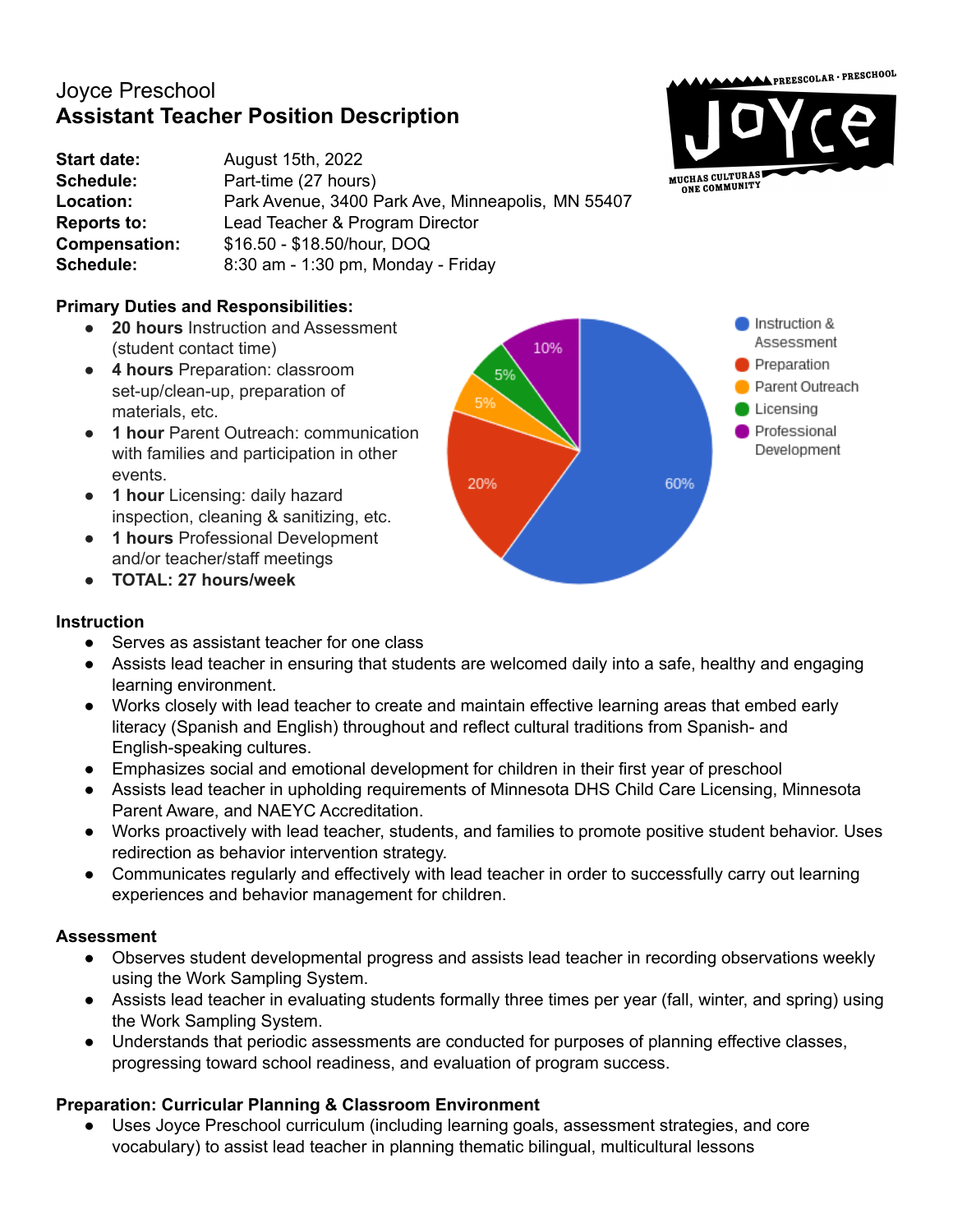- Assists lead teacher in creating individual educational plans for students as needed.
- Reviews assessment results with lead teacher.
- Proactively maintains cleanliness of classroom and organization of supplies in classroom and storage areas. Communicates to lead teacher and other staff about supply inventory.
- Collaborates with other teaching staff to set up and maintain a safe, healthy, and engaging classroom according to DHS licensing standards, Minnesota Parent Aware, and NAEYC standards.
- Actively engages with lead teacher in the curricular planning process.
- Meets regularly with lead teacher to discuss student learning needs, curricular goals and activities.

## **Family Outreach**

- Communicates in a friendly and effective manner with families during drop-off and pick-up times and assists lead teacher with phone calls and email communication when necessary.
- Assists lead teacher in facilitating Family Friday sessions (approximately 8 times per school year).
- Participates fully in school-sponsored family events and supports active involvement of parents.

#### **Licensing**

- Assists lead teacher with obtaining and maintaining required documentation for students.
- Works with lead teacher, interns, and volunteers to clean and sanitize the learning areas daily according to DHS licensing requirements.
- Attends all required trainings yearly or every two years, as required (i.e. SIDS, AHT, CPR, First Aid, etc.).
- Assists lead teacher in maintaining safe learning areas according to DHS licensing requirements (Minnesota Administrative Rules, Chapter 9503, Child Care Center Licensing).

#### **Professional Development**

- Regularly asks questions and seeks to deepen knowledge of teaching strategies and early childhood development.
- Participates in formal performance evaluation for self (with lead teacher) twice per year (mid-year and end-of-year).
- Attends professional development trainings offered at Joyce Preschool and actively seeks trainings offered through Develop. Maintains appropriate number of training hours per year according to DHS licensing requirements. All staff is required to have the equivalent of 2% of their working hours in staff development and training.
- Assists program manager in maintaining required personnel paperwork, including documentation of trainings (see DHS rule 9503.0120 Personnel Records).

## **Minimum Qualifications**

- Meets qualifications according to DHS Minnesota Administrative Rule 9503.0033 for assistant teachers (see attached [document](https://www.revisor.mn.gov/rules/?id=9503.0033&version=2014-01-18T10:02:37-06:00&format=pdf) from DHS).
- Education and experience requirements:
	- o High school diploma or GED AND 2,080 hours of experience as assistant, aide, or intern, PLUS 12 quarter credits of education, or
	- o Certificate or credential for a two year program in child development or early childhood education at a Minnesota community college or technical college (no additional experience or education required), or
	- *o See DHS Rule 9503.0033 for other possible education and experience combinations.*
- Bilingual conversational abilities (Spanish/English)
- Experience working with diverse populations
- Knowledge of the Latino community in Minneapolis
- Basic computer skills (email, electronic filing systems, and word processing)
- Ability to manage multiple priorities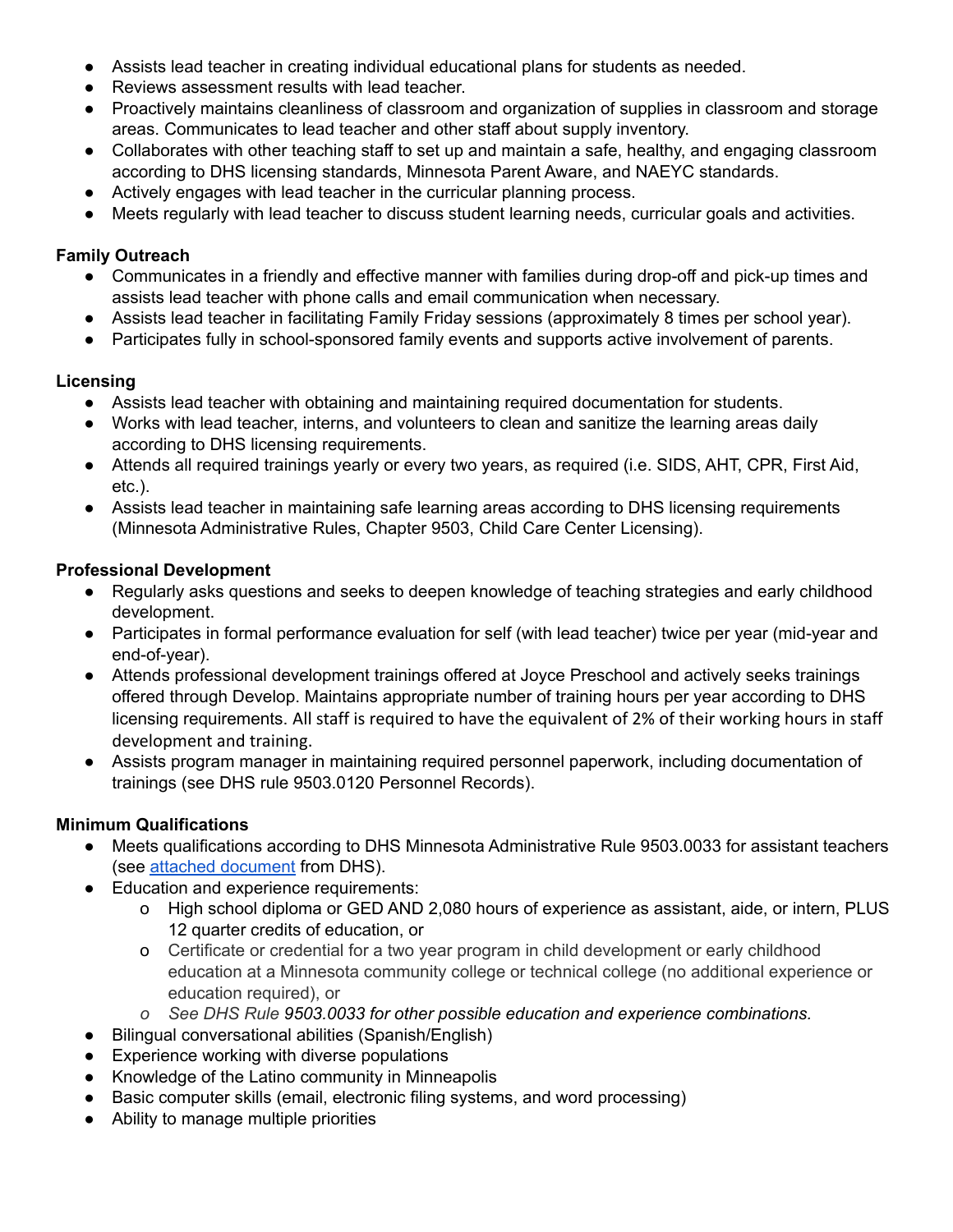### **Desired Qualifications**

- Baccalaureate degree in any field from an accredited college or university (no additional experience or education required).
- 1+ year experience (or 1,040 hours) as an assistant, aide, or intern in a preschool setting
- Fully bilingual (high level of oral and written Spanish and English)
- Experience in a bilingual educational setting
- Some coursework and/or professional development completed in Early Childhood Education, Child Development, or related field.
- Proficient in Microsoft Office Suite.

Assistant teachers are paid an hourly rate based on range of \$16.50 - \$18.50.

Joyce Preschool does not discriminate against any person because of race, color, sex, sexual orientation, gender identity, national origin, age or disability.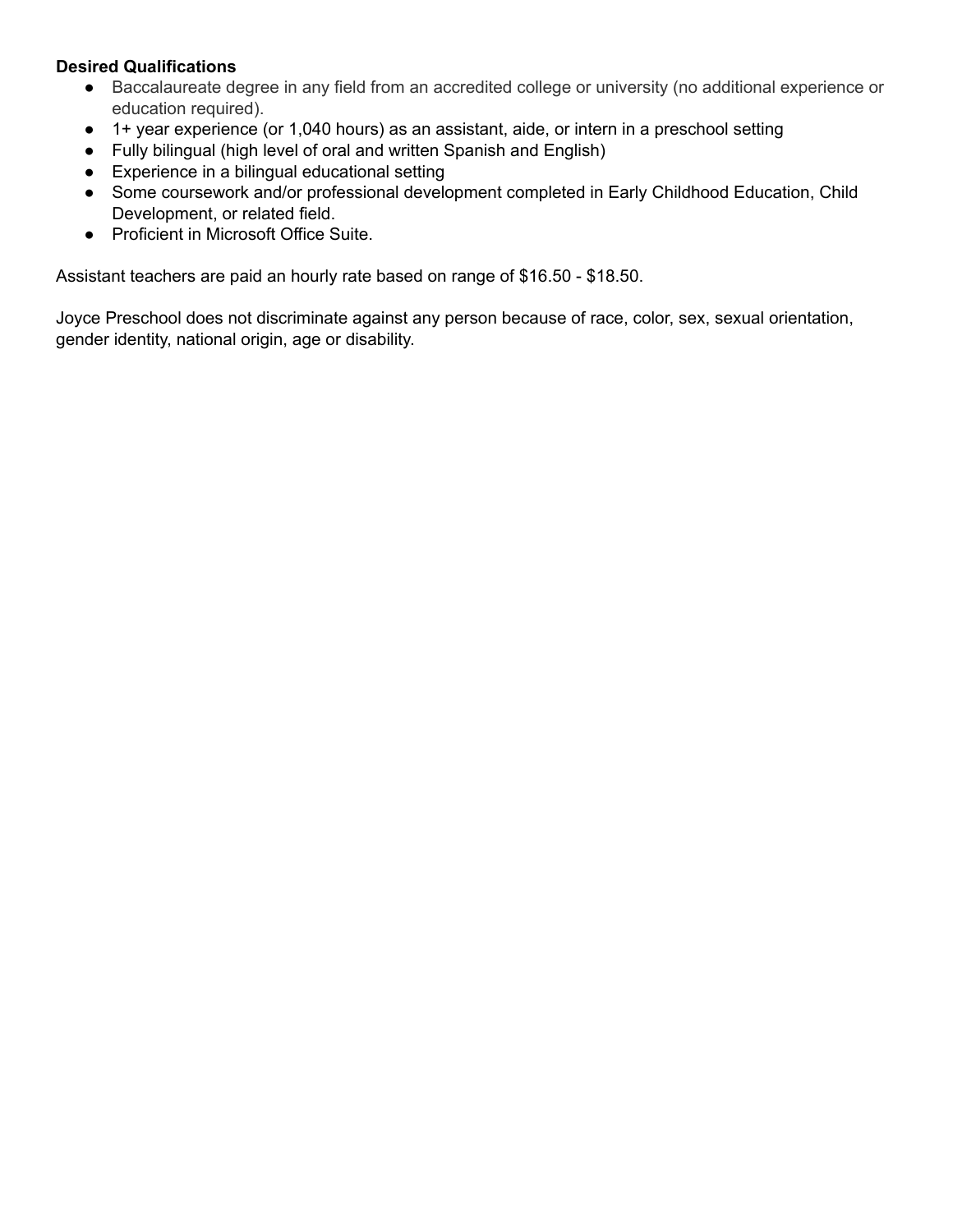# Preescolar Joyce **Descripción de la Posición de Maestro Asistente**

**Fecha de comienzo:** 15 de agosto 2022

Horario: Tiempo parcial (27 horas/semana) **Sitio:** 3400 Park Avenue, Minneapolis, MN 55407 **Supervisor/a:** Maestro Principal & Directora del Programa **Compensation:** \$16.50-\$18.50/hora, dependiendo de las calificaciones **Horario:** 8:30 am - 1:30 pm, lunes a viernes



## **Responsabilidades y funciones principales**

- **20 horas** de instrucción y evaluación (tiempo en contacto con estudiantes)
- **4 horas** de preparación: las reuniones para la planificación del currículo, el arreglamiento y la limpieza del salón de clases, la preparación de los materiales, etc.
- **1 hora** de trabajo con los padres: la comunicación con padres (cara a cara, por teléfono, por el correo electrónico, las cartas informativas semanales, conferencias de padres y maestros, etc.), la participacion en el programa de los viernes en familia y otros eventos.
- **1 hora** de trabajo con la licencia: la inspección diaria de peligros, la limpieza y la desinfección, etc.
- **1 horas** del desarrollo profesional y/o reuniones con los maestros/el personal de Joyce
- **TOTAL: 27 horas por semana**

## **La instrucción**

- Sirve como maestro/a asistente de una clase y sirve como maestro sustituto para los tres sitios cuando funcione con el horario de la clase.
- Asiste al maestro/a principal en asegurar que los estudiantes cada día son acogidos en un ambiente de aprendizaje seguro, saludable y atractivo.
- Colabora con el/la maestro/a principal para crear y mantener áreas de aprendizaje eficaces que incluyan la alfabetización temprana (Español e Inglés) en todas partes y que reflejan las tradiciones culturales de las culturas hispanas y anglosajones.
- Enfatiza el desarrollo social y emocional de los niños en su primer año de preescolar.
- Asiste al maestro/a principal en mantener los requisitos de la licencia del Departamento de Servicios Humanos del estado de Minnesota, Minnesota Parent Aware, y la acreditación de NAEYC.
- Trabaja proactivamente con el/la maestro/a principal, los estudiantes, y las familias para promover el comportamiento positivo de los estudiantes. Utiliza la redirección como estrategia de intervención del comportamiento.
- Se comunica regularmente y con eficacia con el/la maestro/a principal para realizar con éxito las experiencias de aprendizaje y los planes de comportamiento para los niños.

## **La evaluación**

Observa el desarrollo y el progreso de los estudiantes y asiste al maestro/a principal en anotar las observaciones semanalmente utilizando el sistema Work Sampling.

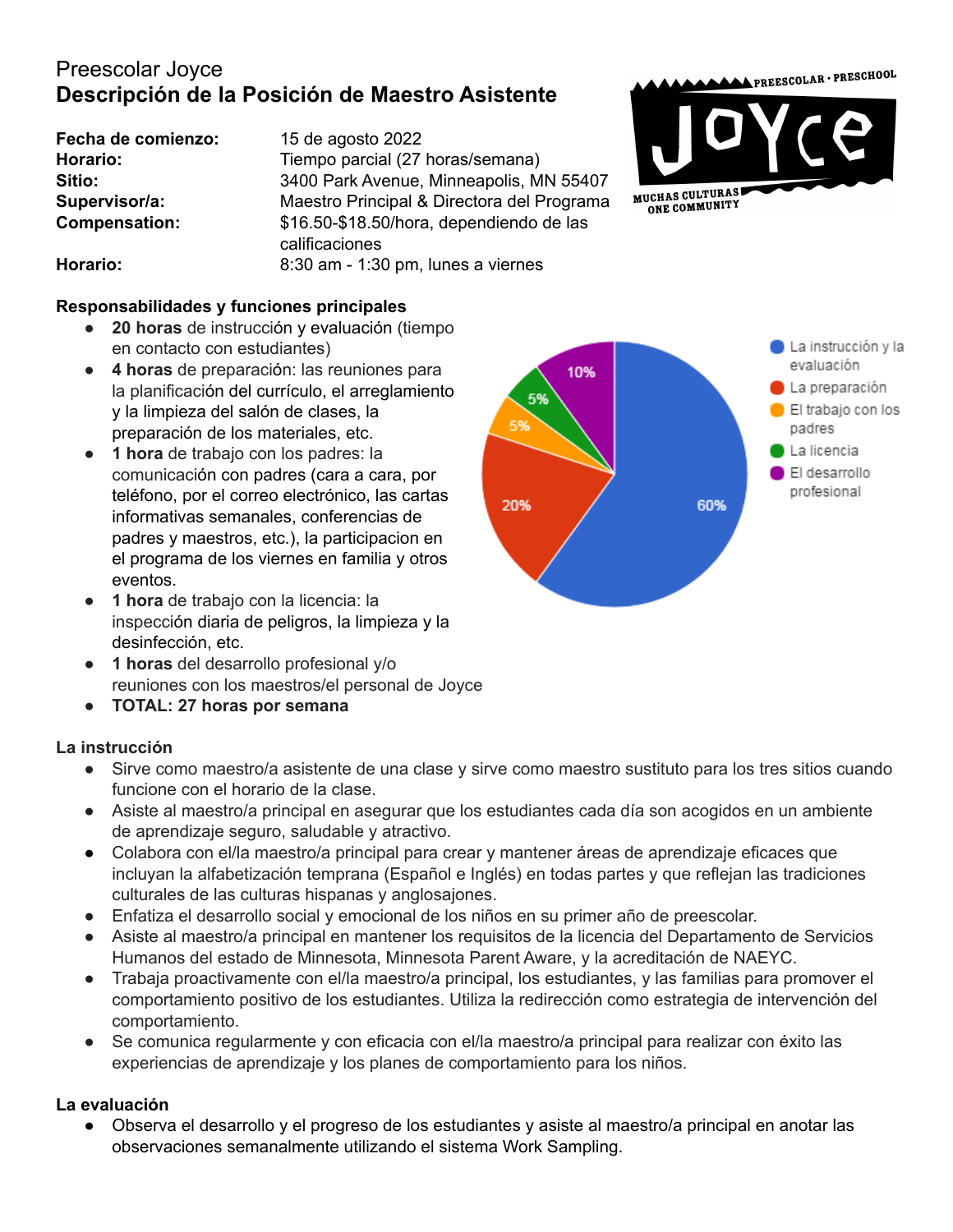- Asiste al maestro/a principal en evaluar a los estudiantes formalmente tres veces al año (otoño, invierno y primavera), utilizando el sistema Work Sampling.
- Entiende que se hacen las evaluaciones de los niños con fines de planificación de clases efectivas, el progreso hacia la preparación para la escuela, y la evaluación del éxito del programa.

## **La Preparación: planificación del currículo y el ambiente del salón de clases**

- Utiliza el currículo del Preescolar Joyce (los objetivos de aprendizaje, las estrategias de evaluación, y el vocabulario temático) para asistir al maestro/a principal en planificar las lecciones bilingües y multiculturales.
- Asiste al maestro/a principal en crear planes educativos individuales para los estudiantes, según sus necesidades individuales.
- Revisa los resultados de las evaluaciones con el/la maestro/a principal.
- Mantiene proactivamente la limpieza del salón de clases y la organización de los útiles en el salón y en los áreas de almacenamiento. Se comunica con el/la maestro/a principal y con otros miembros del personal sobre el inventario de útiles.
- Colabora con los otros maestros para establecer y mantener un salón de clases seguro, saludable y atractivo de acuerdo con los estándares de la licencia de DHS, Minnesota Parent Aware, y los estándares de NAEYC.
- Participa activamente con el/la maestro/a principal en el proceso de planificar el currículo.
- Se reúne regularmente con el/la maestro/a principal para conversar sobre las necesidades de aprendizaje de los estudiantes, las metas curriculares, y las actividades.

## **El trabajo con los padres**

- Se comunica con las familias en una manera amigable y eficaz durante la llegada y la salida de la clase y asiste al maestro/a principal con llamadas telefónicas y con la comunicación por correo electrónico cuando sea necesario.
- Asiste al maestro/a principal en facilitar las sesiones de los Viernes en familia periódicamente (aproximadamente 8 veces por año escolar).
- Participa plenamente en los eventos familiares de la escuela y apoya la participación activa de los padres.

# **La licencia**

- Asiste al maestro/a principal en obtener y mantener los documentos requeridos para los estudiantes.
- Trabaja con el/la maestro/a principal, los estudiantes en práctica, y los voluntarios para limpiar y desinfectar los áreas de aprendizaje diariamente de acuerdo a los requisitos de licencia del DHS.
- Participa en todos los entrenamientos requeridos anualmente o cada dos años, según sea necesario (por ejemplo, SIDS, AHT, CPR, Primeros Auxilios, etc.).
- Asiste al maestro/a prinicpal en mantener los áreas de aprendizaje seguros y de acuerdo a los requisitos de la licencia del DHS (Reglas Administrativas de Minnesota, Capítulo 9503, Centro de licencias de cuidado infantil).

# **El desarrollo profesional**

- Regularmente hace preguntas y busca información sobre las estrategias de enseñanza y el desarrollo de la niñez temprana.
- Participa en la evaluación formal de uno mismo (con el/la maestro/a principal) dos veces al año (a mitad de año y a fin de año).
- Participa en los entrenamientos de desarrollo profesional que se ofrecen en el Preescolar Joyce y busca activamente entrenamientos ofrecidos a través de Develop. Mantiene el número adecuado de horas de entrenamiento por año de acuerdo a los requisitos de licencia del DHS. Se requiere que todos los maestros tengan el equivalente de un 2% de sus horas de trabajo en el desarrollo y entrenamiento.